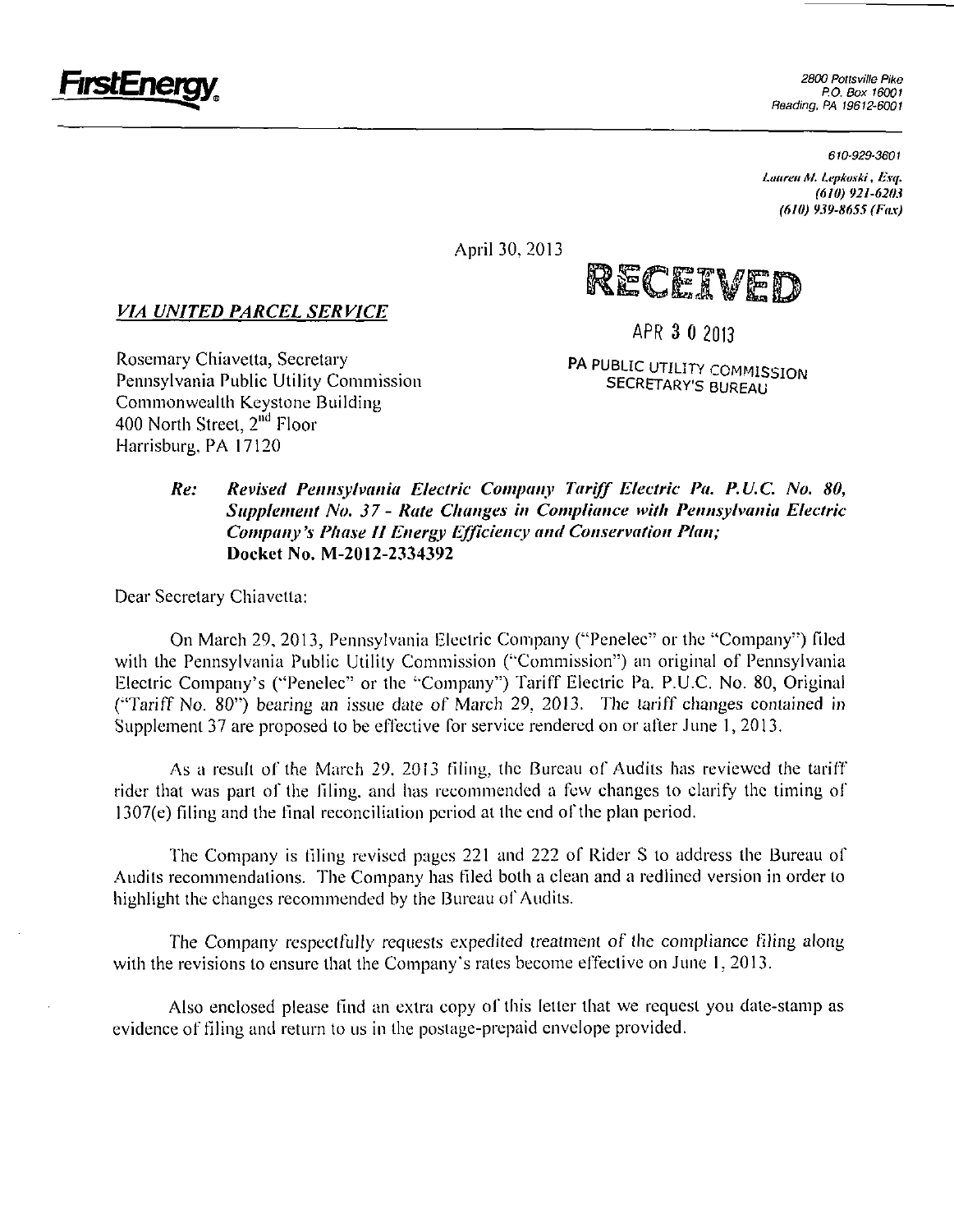$\bar{z}$ 

If you have any questions regarding the enclosed documents, please feel free to contact me.

Very truly yours,

Kluren M. Leptratie Jam

dim Enclosures

 $\ddot{\phantom{0}}$ 

c: Paul Diskin - Bureau of Technical Utility Services Lori Burger - Bureau of Audits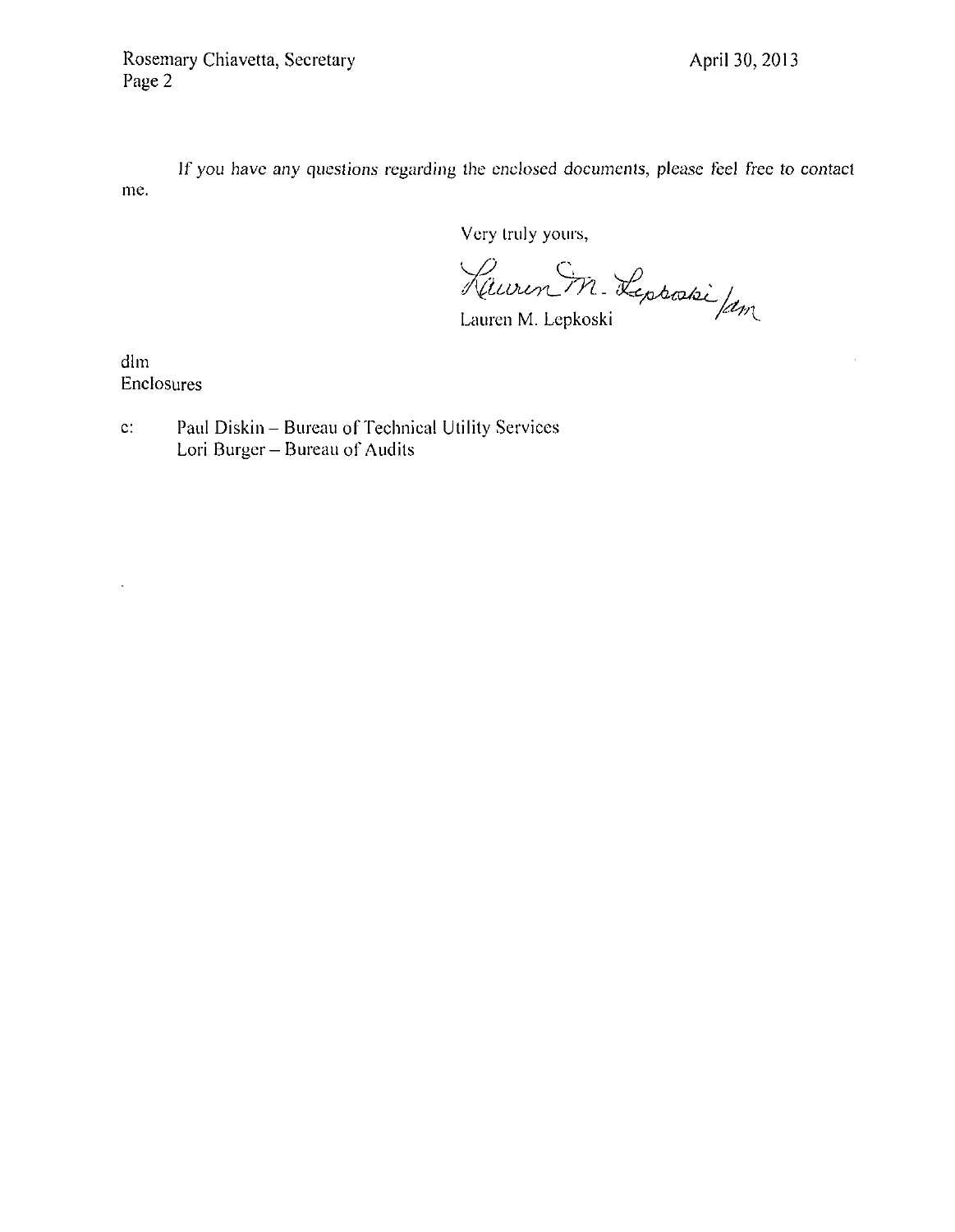## Rider S (continued)

- 1. Phase II EE&C-C Computational Period The 12-month period of June 1 through May 31.
- 2. Phase II EE&C-C Initial Reconciliation Period-June 1, 2013 through March 31, 2014 for the initial period of the rider.
- 3. Phase II EE&C-C Reconciliation Period-The 12-month period ending March 31 each year thereafter, except for the Initial Reconciliation Period, for the duration of this rider.
- 4. Peak Load Contribution ("PLC") A Customer's contribution to the Company's transmission zone normalized summer peak load, as estimated by the Company in accordance with PJM rules and requirements.
- 5. Final Reconciliation At the conclusion of the accumulation of all approved program costs outlined in this rider on September 30, 2016, a final reconciliation of aclual program costs and actual revenues received shall be completed. The final Phase II EE&C-C rate reflecting the Final Reconciliation shall be effective January 1, 2017.

The Company will submit to the Commission by May 1 of each year starting May 1, 2014: (1) a reconciliation between aclual Phase II EE&C-C revenues and actual Phase II EE&C-C costs through March of that year, as adjusted for removal of gross receipts tax; (2) any adjustment to the forecasted Phase II EE&C-C revenues anticipaled lo be billed during April through May of that year, as adjusted for removal of gross receipts tax; (3) any adjustment to the Phase II EE&C costs based upon actual costs incurred through March and any revised estimates for future months (including, but not limited to, re-evaluation or re-design of Phase II EE&C Programs and re-allocation of Phase II EE&C Program Costs to the designated Rate Schedules), subject to the amount permitted to be recovered under 66 Pa.C.S.  $\S$  2806.1; (4) the subsequent effect of the EE&C cost adjustment, Billing Unit forecast update, and reconciliation to the Phase II EE&C-C rates adjusted for gross receipls tax, and levelized over lhe period ofthe upcoming June 1 and continuing through the following May 31; (5) the Phase II EE&C budget estimate for the forthcoming annual calculation period (June 1 through May 31) by rate class; and (6) any other changes or adjustments approved by the Commission pertaining to the implementation of the Phase II EE&C Plan.



APR 3 0 2013

PA PUBLIC UTILITY COMMISSION SECRETARY'S BUREAU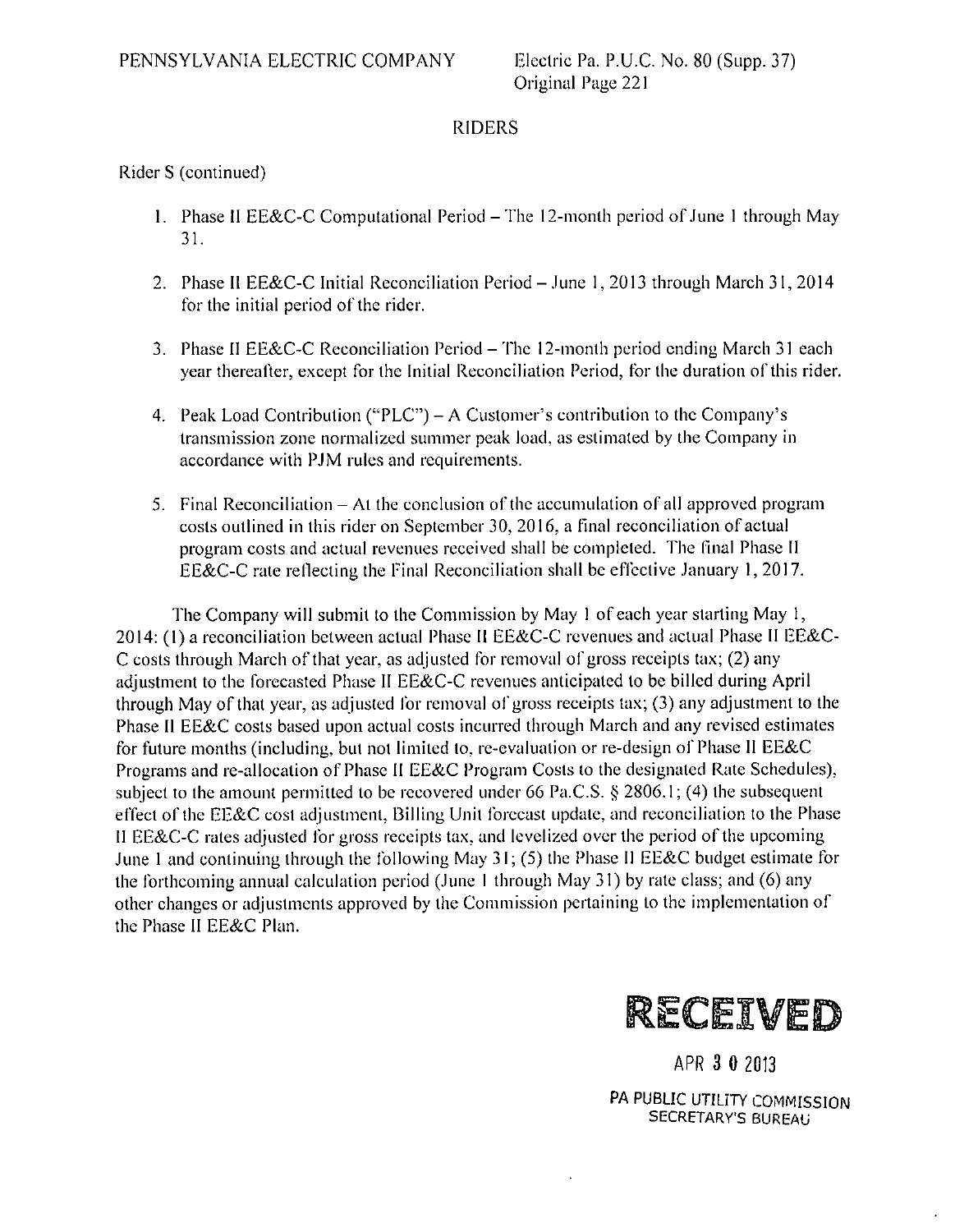Rider S (continued)

At the conclusion of the duration of this reconciliation rider, the Company is authorized to recover or refund any remaining amounts nol reconciled at that time under such mechanism as approved by the Commission. The Company will continue to accumulate all approved program costs for Phase II until September 30, 2016. A Final Reconciliation will be performed by rate class, comparing actual program costs with actual revenues received from Phase II EE&C-C rates. Any over-collection will be refunded to customers and any under-collection will be charged to customers through Phase II EE&C-C rate to be effective January 1, 2017, until all amounts determined by the Final Reconciliation have been collected or refunded.

Upon determination that the Phase II EE&C-C rates, if left unchanged, would result in material over or under-collection of all recoverable costs incurred or expected to be incurred by Customer Class, the Company may request that the Commission approve one or more interim revisions to the Phase II EE&C-C rates to become effective ten (10) days from the date of filing, unless otherwise ordered by the Commission.

The Company shall file an annual reporl of collections under this rider by April 30th of each year until the conclusion of this rider.

At the conclusion of the duration of this rider, the Company is authorized to recover or refund any remaining amounts not reconciled at that time under such mechanism as approved by the Commission.

Application of the Phase II EE&C-C rates shall be subject to annual review and audit by lhe Commission.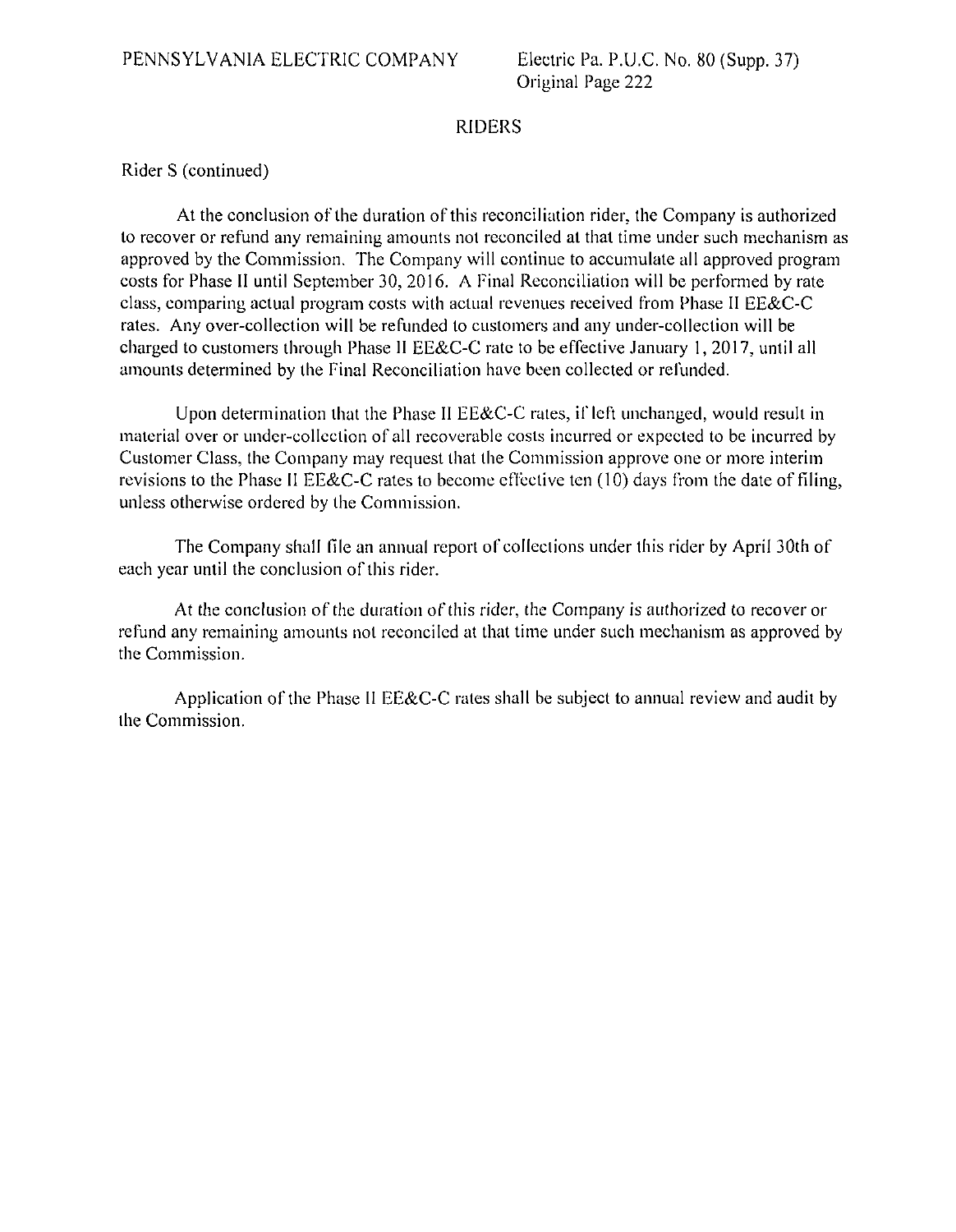Rider S (continued)

- 1. Phase II EE&C-C Computational Period The 12-month period of June  $1, 2013$  through May 31-2014.
- 2. Phase II EE&C-C Initial Reconciliation Period-June 1, 2013 through March 31 , 2014 for the initial period of the rider.
- 3. Phase II EE&C-C Reconciliation Period-The 12-monlh period ending March 3 I each year thereafter, except for the Initial Reconciliation Period, for the duration of this rider.
- 4. Peak Load Contribution ("PLC") A Customer's contribution to the Company's transinission zone normalized summer peak load, as estimated by the Company in accordance with PJM rules and requirements.
- 5. Final Reconciliation  $-$  At the conclusion of the accumulation of all approved program costs outlined in this rider on September 30, 2016, a final reconciliation of actual program costs and actual revenues received shall be completed. The final Phase II EE&C-C rate reflecting the Final Reconciliation shall be effective January 1, 2017.

The Company will submii to the Commission by May 1 of each year starting May 1, 2014: (I) a reconciliation between actual Phase II EE&C-C revenues and actual Phase II EE&C-C costs through March of that year, as adjusted for removal of gross receipls tax; (2) any adjustment to the forecasted Phase 11 EE&C-C revenues anticipated to be billed during April through May of that year, as adjusted for removal of gross receipts tax; (3) any adjusimenl to the Phase II EE&C costs based upon actual costs incurred ihrough March and any revised estimates for future months (including, but not limited to. re-evaluation or re-design of Phase II EE&C Programs and re-allocation of Phase II EE&C Program Costs to the designated Rate Schedules), subject to the amount permitted to be recovered under 66 Pa.C.S.  $\S 2806.1$ ; (4) the subsequent effect of the EE&C cost adjustment, Billing Unit forecast update, and reconciliation to the Phase II EE&C-C rates adjusted for gross receipts tax, and levelized over the period of the upcoming June I and continuing through the following May 3 I; (5) the Phase II EE&C budget eslimale for the forthcoming annual calculation period (June 1 through May 31) by rate class; and (6) any olher changes or adjustments approved by the Commission pertaining to the implementation of the Phase II EE&C Plan. There-shall-also-be-a-linal-reconciliation-of-amounts-to-be-collected-or refunded-after-May 31, 2016.

Formatted; Indent; Left: 0" Widow/Orphan control

Issued: March 29,2013 Eflectiver June 1,2013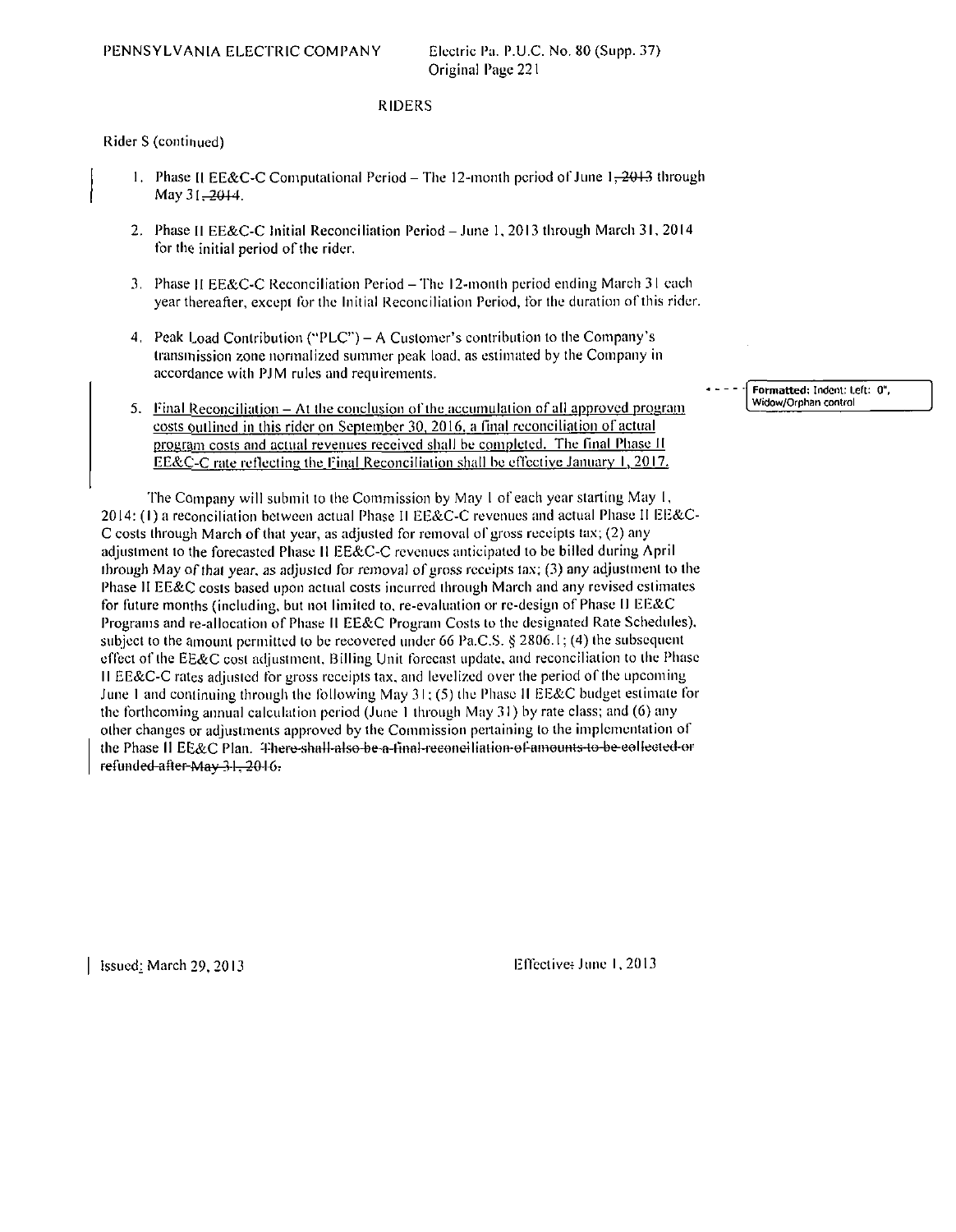Rider S (continued)

At the conclusion of the duration of this reconciliation rider, the Company is authorized io recover or refund any remaining amounls noi reconciled at thai time under such mechanism as approved by the Commission. The Companv will conlinue to accumulate all approved program costs for Phase II until September 30, 2016. A Final Reconciliation will be performed by rate class, comparing actual program costs with actual revenues received from Phase II EE&C-C rales. Any over-collection will be refunded lo cuslomers and anv under-collection will be charged to customers through Phase II EE&C-C rate to be effective January 1, 2017, until all amounts determined by the Final Reconciliation have been collected or refunded.

Upon determination that the Phase II EE&C-C rales, if left unchanged, would result in material over or under-collection of all recoverable cosls incurred or expected lo be incurred by Customer Class, the Company may request that lhe Commission approve one or more interim revisions to the Phase II EE&C-C rates to become effective thirty  $(30 \text{ten } (10)$  days from the date of filing, unless oiherwise ordered by the Commission.

The Company shall file an annual report of collections under this rider by JuneApril 30th of each year starting-June-30, 2014 until the conclusion of this rider.

At the conclusion of the duration of this rider, the Company is authorized to recover or refund any remaining amounts nol reconciled at that time under such mechanism as approved by the Commission.

Application of the Phase II EE&C-C rates shall be subject to annual review and audit by the Commission.

 $\vert$  Issued: March 29, 2013 **E**ITective: June 1, 2013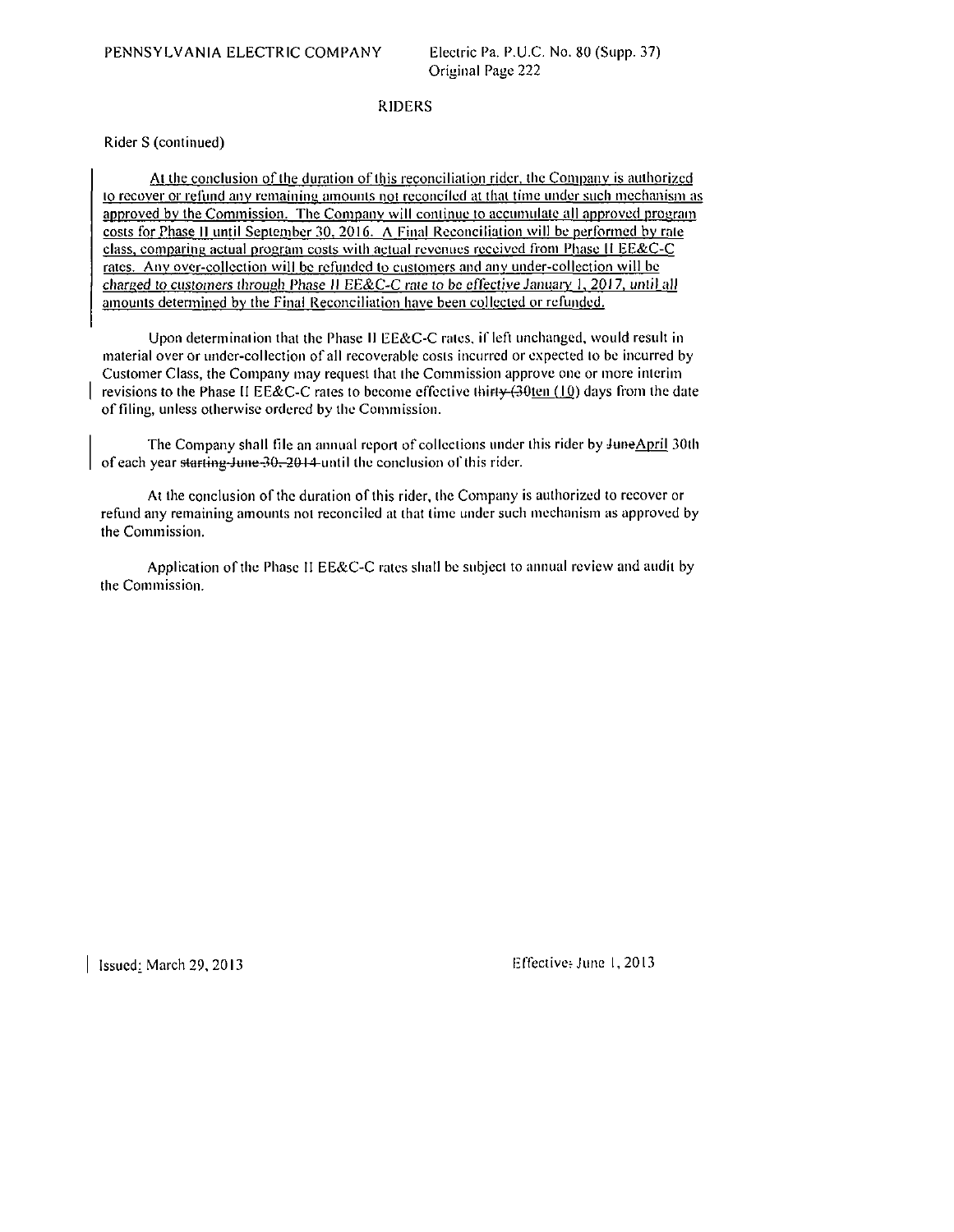## **BEFORE THE PENNSYLVANIA PUBLIC UTILITY COMMISSION**

| <b>Revised Pennsylvania Electric Company</b> | ÷              |
|----------------------------------------------|----------------|
| Tariff Electric Pa. P.U.C. No. 80,           | ÷              |
| Supplement No. 37 - Rate Changes in          | ÷              |
| <b>Compliance with Pennsylvania Electric</b> | $\ddot{\cdot}$ |
| Company's Phase II Energy Efficiency and     | $\ddot{\cdot}$ |
| <b>Conservation Plan</b>                     | ÷              |

**Docket No. M-2012-2334392** 

## **CERTIFICATE OF SERVICE**

I hereby certify lhat I have this day served a true copy of the foregoing document upon the parties listed below in accordance with the requirements of  $\S$  1.54 (relating to service by a party).

Via electronic mail and first class mail, as follows:

Daniel Asmus Office of Small Business Advocate Commerce Building 300 North Second Sireet, Suite 1102 Harrisburg, PA 17101 dasmus@pa.gov

Henry S. Geller Patrick M. Cicero Pa Utility Law Projeci 118 Locust Sireet Harrisburg, PA 17101 pulp@palegalaid.nel

Susan E. Bruce Charis Mincavage Vasiliki Karandrikas Teresa K. Schmittberger McNees Wallace & Nurick LLC 100 Pine Sireet P. O. Box 1 166 Harrisburg, PA 17108-1166 sbruce@mwn.com cmincavage@mwn.com tschmittbergcr@mwn.com

Candis Tunilo Christy Appleby Office of Consumer Advocate 555 Walnut Street 5th Floor, Forum Place Harrisburg, PA 17101-1923 ctunilo@paoca.org cappleby@paoca.org

Heather M. Langeland, Staff Attorney PennFuture 200 First Avenue, Suite 200 Pittsburgh, PA 15222 langeland@pennfuture.com

Derrick Price Williamson Barry A. Naum Spilman, Thomas & Battle, PLLC 1 100 Bent Creek Boulevard, Suite 10i Mechanicsburg, PA 17050 dwilliamson@spilmanlaw.com bnaum@spilmanlaw.com

# **RECEIVED**

## APR 3 0 2013

PA PUBLIC UTILITY COMMISSION SECRETARY'S BUREAU